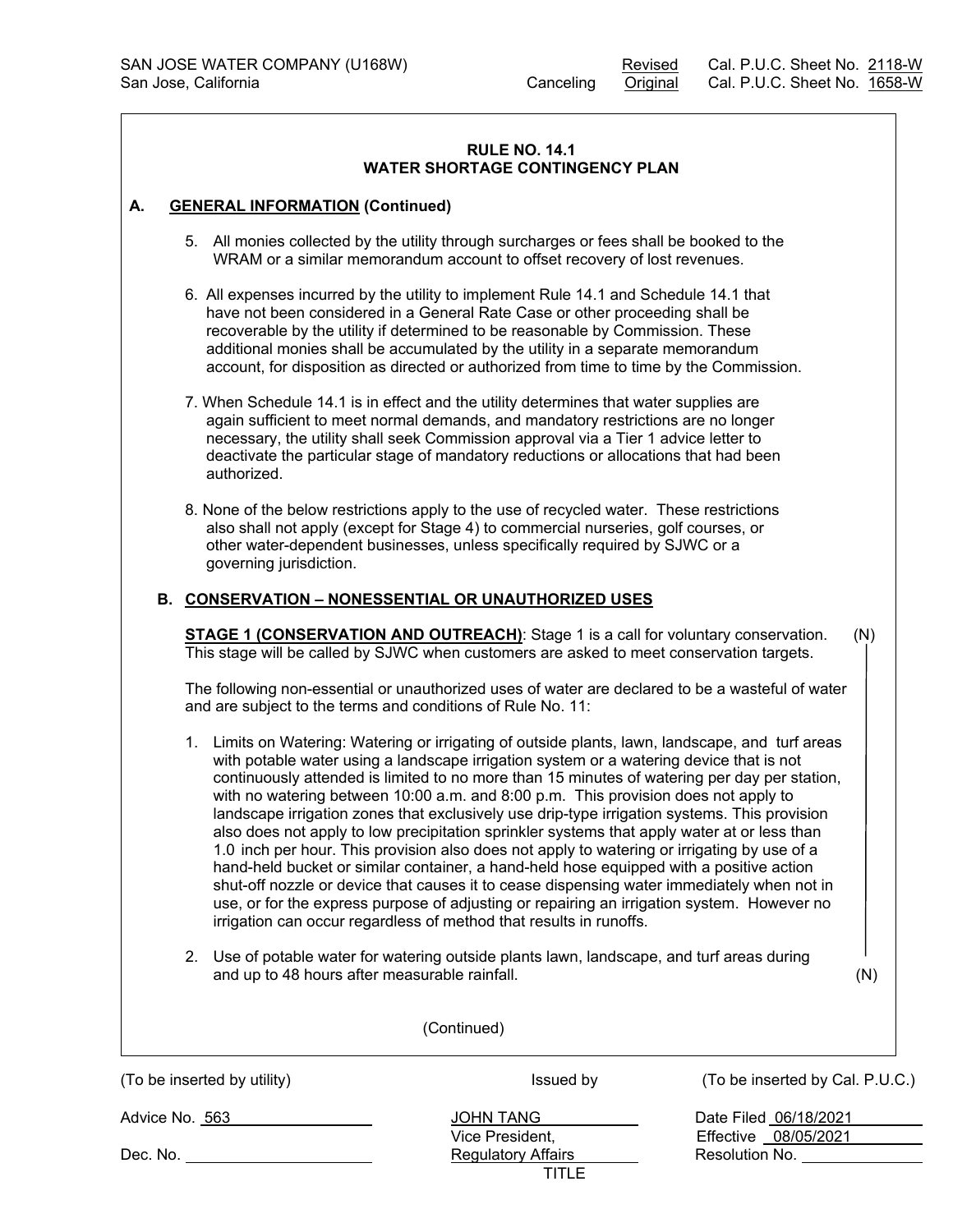# **RULE NO. 14.1** (N) **WATER SHORTAGE CONTINGENCY PLAN**

#### **B. CONSERVATION -NON-ESSENTIAL OR UNAUTHORIZED WATER USES (Continued)**

#### **STAGE 1 (CONSERVATION AND OUTREACH)**

- 3. Obligation to Fix Leaks, Breaks or Malfunctions: Use of water through any broken or defective plumbing fixture, sprinkler, watering or irrigation system on the customer's premises when the utility has notified the customer in writing to repair the broken or defective plumbing fixture, sprinkler, watering or irrigation system, and the customer has failed to make such repairs within 5 business days after receipt of such notice.
- 4. Limits on Washing Vehicles: Use of potable water through a hand-held hose for washing cars, buses, boats, trailers, aircraft or other vehicles without a positive shut-off nozzle or device that causes it to cease dispensing water immediately when not in use.
- 5. Limit on Washing Structures and Paved Surfaces: Use of potable water through a hand-held Hose for washing buildings, structures, sidewalks, walkways driveways, patios, tennis courts, Or other had-surfaces, non-porous areas without a positive shut-off nozzle or devise that Causes it to cease dispensing water immediately when not in use.
- 6. Operation of commercial car washes that do not recycle the potable water used as required by the California Water Code Sections 10950-10953.
- 7. The serving of water, other than upon request, in eating and drinking establishments, including but not limited to restaurants, hotels, cafes, bars, or other public places where food or drink are served and/or purchased.
- 8. Operators hotels and motels are to provide guests with the option of choosing not to have towels and linens laundered daily and/or to require hotels and motels to prominently display a notice of this option in each guest bathroom using clear and easily understood language.
- 9. No Excessive Water Flow or Runoff: The use of potable water for washing buildings, structures, sidewalks, walkways, driveways, patios, tennis courts, or other hard-surfaced, non-porous areas in a manner that results in excessive run-off onto sidewalks, driveways, gutters or streets, or waste of water.
- 10. The use of potable water in a fountain or other decorative water device that does not have a fully automatic recirculation system, or the filling or topping off of decorative lakes or ponds, except where the water is part of a recirculating system.
- 11. Other restrictions on use of potable water as prescribed from time to time by the Commission, SJWC, or another governing body or agency.

(N)

|                             | (Continued)                         |                                               |
|-----------------------------|-------------------------------------|-----------------------------------------------|
| (To be inserted by utility) | Issued by                           | (To be inserted by Cal. P.U.C.)               |
| Advice No. 563              | <b>JOHN TANG</b><br>Vice President, | Date Filed 06/18/2021<br>Effective 08/05/2021 |
| Dec. No.                    | <b>Regulatory Affairs</b><br>TITLE  | Resolution No.                                |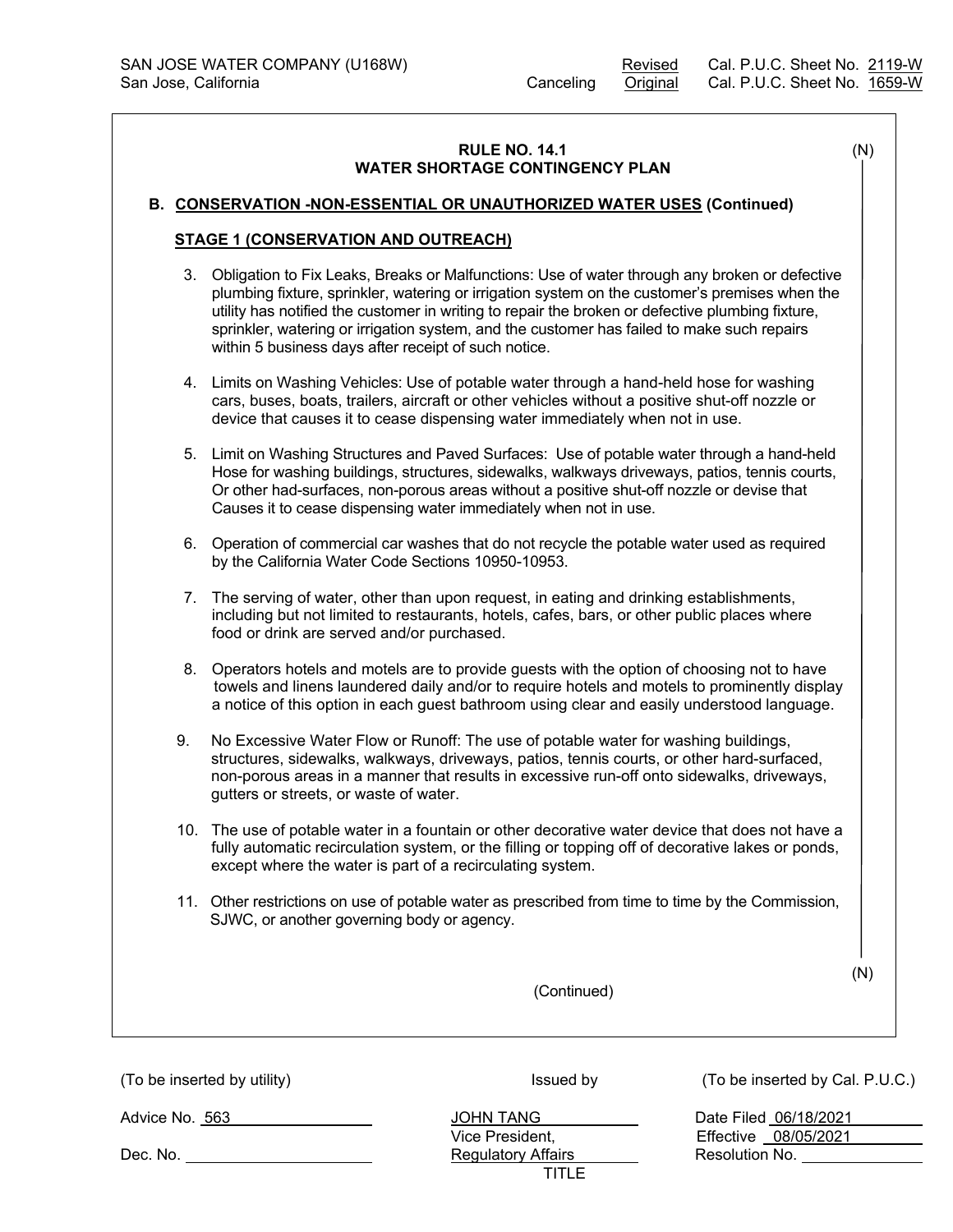## **RULE NO. 14.1 WATER SHORTAGE CONTINGENCY PLAN**

#### **B. CONSERVATION -NON-ESSENTIAL OR UNAUTHORIZED WATER USE (Continued)**

**STAGE 2 (WATER REDUCTION NEEDED)**: Stage 2 is a call for voluntary conservation. This stage occurs when the Stage 1 limitations are deemed insufficient to achieve identified conservation targets established by SJWC. In addition to the non-essential or unauthorized uses of water listed in Stage 1, the following non-essential or unauthorized uses of water may be declared:

- 1. Limits on Watering Days: Watering or irrigating of lawns, landscape or other vegetated areas with potable water is limited to no more than three days per week. Irrigation will be allowed Mondays, Thursdays, and Saturdays for odd numbered and numberless addresses; irrigation will be allowed Tuesdays, Fridays and Sundays for even numbered addresses.
- 2. No Runoff: The use of potable water for washing for washing buildings, structures, sidewalks, walkways, driveways, patios, tennis courts, or other hard-surfaced, non-porous areas in a manner that results in run-off onto sidewalks, driveways, gutters or streets that is not redirected to landscape or vegetated areas.
- 3. Obligation to Fix Leaks, Breaks, or Malfunctions: Use of water through any broken or defective plumbing fixture, sprinkler, watering or irrigation system on the customer's premises when the utility has notified the customer in writing to repair the broken or defective plumbing fixture, sprinkler, watering or irrigation system, and the customer has failed to make such repairs within 72 hours after receipt of such notice
- 4. Other restrictions on use of potable water as prescribed by the Commission, SJWC, or Another governing body or agency.

# **C. STAGED REDUCTION OF WATER USAGE AND MANDATORY RESTRICTIONS**

**STAGE 3 (SEVERED WATER REDUCTION**: Stage 3 (Severe Water Reduction) occurs when State 2 limitation are deemed insufficient to achieve identified water usage goals established by Authorized government entities. The following restriction will be enacted:

- 1. Limits on Watering Days: Watering or irrigation of lawns, landscape or other vegetated areas with potable water is limited to two days per week. Irrigation will be allowed Mondays and Thursdays for odd numbered and numberless addresses; irrigation will be allowed on Tuesdays and Fridays for even numbered addresses.
- 2. Limits on Filling Decorative Fountains or Ornamental Lakes or Pond: prohibition of the use of potable water for filling or re-filling decorative fountains, ornamental lakes or pons more than one foot, except when fountains or ponds/lakes are drained for repairs, and except to the extent needed to sustain aquatic life in pons/lakes, provided that such animals are of significant value and have been actively managed within the water featured prior to declaration of a supply shortage level under this Rule.

(N)

| (Continued)                 |                           |                                 |  |  |
|-----------------------------|---------------------------|---------------------------------|--|--|
| (To be inserted by utility) | Issued by                 | (To be inserted by Cal. P.U.C.) |  |  |
| Advice No. 563              | <b>JOHN TANG</b>          | Date Filed 06/18/2021           |  |  |
|                             | Vice President,           | Effective 08/05/2021            |  |  |
| Dec. No.                    | <b>Regulatory Affairs</b> | Resolution No.                  |  |  |
|                             | TITLE                     |                                 |  |  |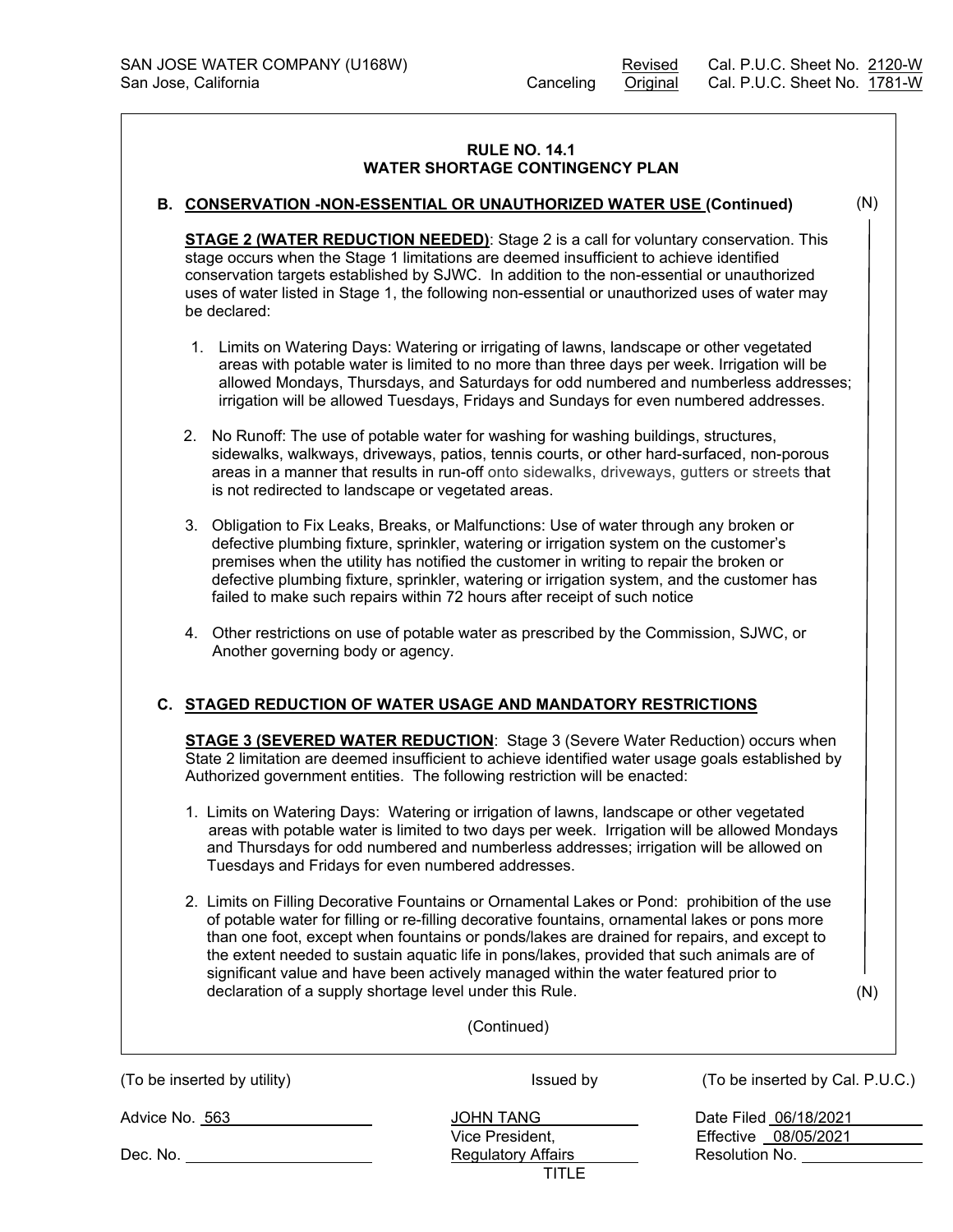|                |                                                                                                                                                                                                                                         | <b>RULE NO. 14.1</b><br><b>WATER SHORTAGE CONTINGENCY PLAN</b>                                                                                                                                                                                                                                                                                                                                                                                         |                                 | (N) |
|----------------|-----------------------------------------------------------------------------------------------------------------------------------------------------------------------------------------------------------------------------------------|--------------------------------------------------------------------------------------------------------------------------------------------------------------------------------------------------------------------------------------------------------------------------------------------------------------------------------------------------------------------------------------------------------------------------------------------------------|---------------------------------|-----|
|                |                                                                                                                                                                                                                                         |                                                                                                                                                                                                                                                                                                                                                                                                                                                        |                                 |     |
|                | (continues)                                                                                                                                                                                                                             | C. STAGED REDUCTION OF WATER USAGE AND MANDATORY RESTRICTIONS                                                                                                                                                                                                                                                                                                                                                                                          |                                 |     |
|                | <b>STAGE 3 (SEVERED WATER REDUCTION):</b>                                                                                                                                                                                               |                                                                                                                                                                                                                                                                                                                                                                                                                                                        |                                 |     |
|                |                                                                                                                                                                                                                                         | 3. Limits on Washing Vehicles: Washing of vehicles, except at a commercial car washing<br>that utilizes recycled water or re-circulating water system to capture or reuse water.                                                                                                                                                                                                                                                                       |                                 |     |
|                | and safety of the public.                                                                                                                                                                                                               | 4. Use of potable water for washing buildings, structures, sidewalks, walkways, driveways,<br>Patios, tennis courts, or other hard-surfaces, non-porous areas, except to protect the health                                                                                                                                                                                                                                                            |                                 |     |
|                |                                                                                                                                                                                                                                         | 5. Use of potable water for construction purposes, including washing streets, backfill, and dust<br>control, if other actions to accomplish the same purposes without water are feasible and/or<br>permitted or if recycled water is reasonably available as determined by a government agency.                                                                                                                                                        |                                 |     |
|                | Governing body or agency.                                                                                                                                                                                                               | 6. Other restriction on use of potable water as prescribed by the Commission, SJWC, or another                                                                                                                                                                                                                                                                                                                                                         |                                 |     |
|                |                                                                                                                                                                                                                                         | STAGE 4 (CRITICAL WATER RECUCTION): Stage 4 (Critical Water Reduction) occurs when<br>the Stage 3 limitations are deemed insufficient to achieve identified water usage goals<br>established by authorized government entities. The following restrictions will be enacted:                                                                                                                                                                            |                                 |     |
|                | numbered addresses.                                                                                                                                                                                                                     | 1. Limits on Water Days: Watering or irrigating of lawns, landscape or other vegetated areas<br>with potable water is limited to one day per week. Irrigation will be allowed Mondays for odd<br>numbered and numberless addresses; irrigation will be allowed on Tuesdays for even                                                                                                                                                                    |                                 |     |
|                | 2. Limits on filling Residential Swimming Pools or Spas: prohibition of the use of potable water<br>for filling or re-filling residential swimming pools or spas more than one foot, except when<br>pools/spas are drained for repairs. |                                                                                                                                                                                                                                                                                                                                                                                                                                                        |                                 |     |
|                |                                                                                                                                                                                                                                         | 3. Obligations to Fix Leaks, Breaks, or Malfunctions: Use o water through any broken or<br>defective plumbing fixture, sprinkler, watering or irrigation system on the customer's premise<br>when the utility has notified the customer in writing to repair the broken or defective plumbing<br>fixture, sprinklers, watering or irrigation system, and the customer has failed to make such<br>repairs within 48 hours after receipt of such notice. |                                 | (N) |
|                |                                                                                                                                                                                                                                         |                                                                                                                                                                                                                                                                                                                                                                                                                                                        |                                 |     |
|                |                                                                                                                                                                                                                                         | (Continued)                                                                                                                                                                                                                                                                                                                                                                                                                                            |                                 |     |
|                | (To be inserted by utility)                                                                                                                                                                                                             | Issued by                                                                                                                                                                                                                                                                                                                                                                                                                                              | (To be inserted by Cal. P.U.C.) |     |
| Advice No. 563 |                                                                                                                                                                                                                                         | <b>JOHN TANG</b>                                                                                                                                                                                                                                                                                                                                                                                                                                       | Date Filed 06/18/2021           |     |
|                |                                                                                                                                                                                                                                         | Vice President,                                                                                                                                                                                                                                                                                                                                                                                                                                        | Effective 08/05/2021            |     |
|                | Dec. No. The contract of the contract of the contract of the contract of the contract of the contract of the contract of the contract of the contract of the contract of the contract of the contract of the contract of the c          | <b>Regulatory Affairs</b><br><b>TITLE</b>                                                                                                                                                                                                                                                                                                                                                                                                              | Resolution No.                  |     |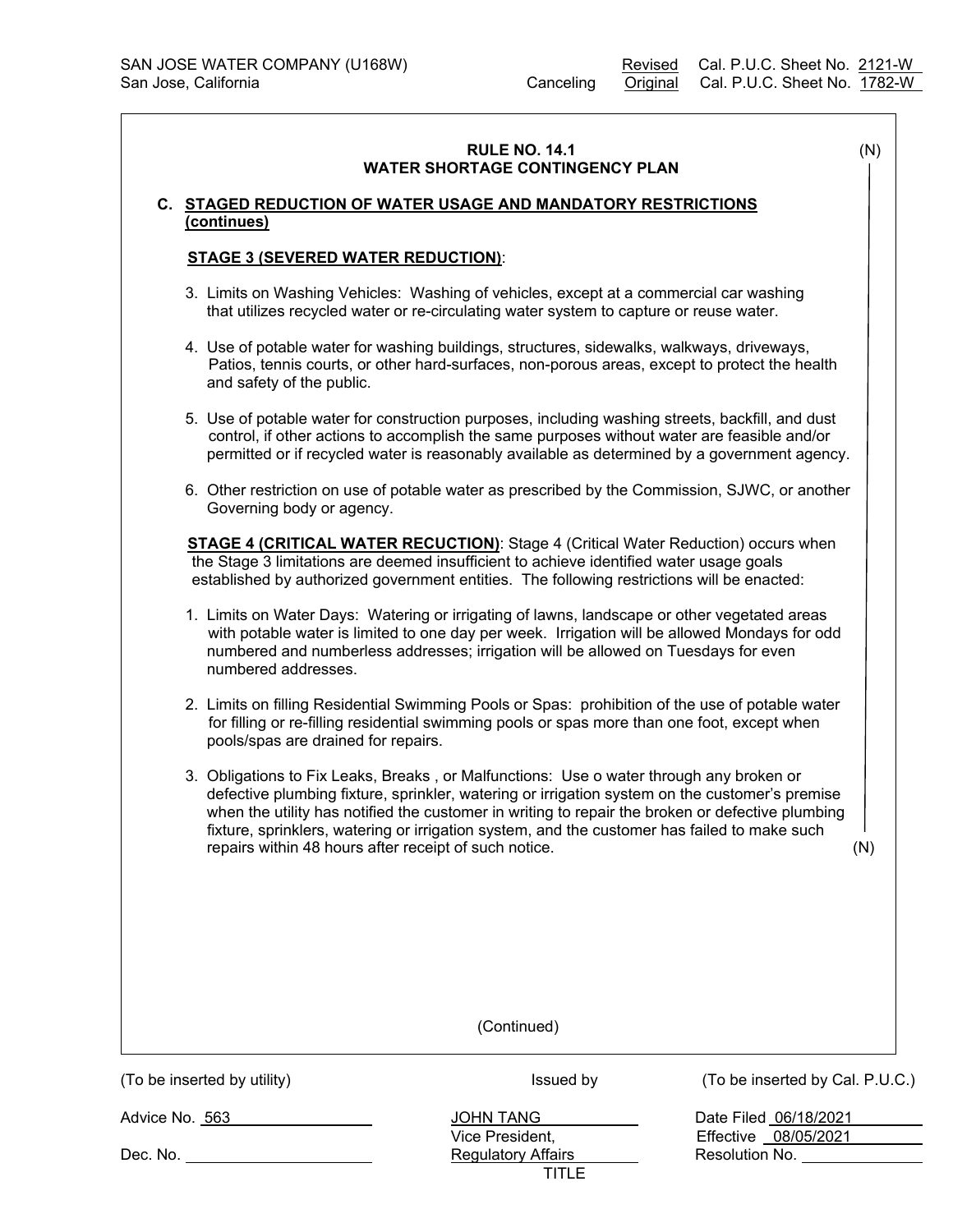$\equiv$  $\overline{\phantom{a}}$ 

|                                                                                                                                                                                                                                                                                                                                                                                                          | <b>RULE NO. 14.1</b><br><b>WATER SHORTAGE CONTINGENCY PLAN</b>                                                                                                                                                                                                                       |                                 |  |
|----------------------------------------------------------------------------------------------------------------------------------------------------------------------------------------------------------------------------------------------------------------------------------------------------------------------------------------------------------------------------------------------------------|--------------------------------------------------------------------------------------------------------------------------------------------------------------------------------------------------------------------------------------------------------------------------------------|---------------------------------|--|
| C.<br>(continues)                                                                                                                                                                                                                                                                                                                                                                                        | <b>STAGED REDUCTION OF WATER USAGE AND MANDATORY RESTRICTIONS</b>                                                                                                                                                                                                                    | (N)                             |  |
|                                                                                                                                                                                                                                                                                                                                                                                                          | <b>STAGE 5 (EMERGENCY WATER REDUCTION):</b> Stage 5 (Emergency Water Reduction) occurs<br>when the Stage 4 limitations are deemed insufficient to achieve identified water usage goals<br>established by authorized government entities. The following restrictions will be enacted: |                                 |  |
| 1.                                                                                                                                                                                                                                                                                                                                                                                                       | No Watering or Irrigating: Watering or irrigation of lawn, landscape or other vegetated area with<br>potable water is prohibited. This restriction does not apply to the following categories of use:                                                                                |                                 |  |
| i.<br>device;                                                                                                                                                                                                                                                                                                                                                                                            | Maintenance of vegetation, including trees and shrubs, that are watered using a hand-held<br>bucket or similar container, hand-held hose equipped with a positive action shut-off nozzle or                                                                                          |                                 |  |
| ii.<br>iii.<br>iv.<br>species;                                                                                                                                                                                                                                                                                                                                                                           | Maintenance of existing landscape necessary for fire protection, with the exception of turf grass;<br>Maintenance of existing landscape for soil erosion control;<br>Maintenance of plant materials identified to be rare or essential to the well-being of a protected              |                                 |  |
| ۷.<br>not exceed 2 days per week.                                                                                                                                                                                                                                                                                                                                                                        | Maintenance of landscape within active public parks and playing fields, day care centers, golf<br>course greens, fringes and tee boxes, and school grounds, provided that such irrigation does                                                                                       |                                 |  |
|                                                                                                                                                                                                                                                                                                                                                                                                          | 2. Limits on Filling Residential Swimming Pools or Spas: prohibition of the use of potable water<br>for filling or re-filling residential swimming pools or spas.                                                                                                                    |                                 |  |
| Limits on Filling Ornamental Lakes or Ponds: prohibition of the use of potable water for filling<br>3.<br>or refilling ornamental lakes or ponds, except to the extent needed to sustain aquatic life in<br>ponds/lakes, provided that such animals are of significant value and have been actively<br>managed within the water feature prior to declaration of a supply shortage level under this Rule. |                                                                                                                                                                                                                                                                                      |                                 |  |
| 4.                                                                                                                                                                                                                                                                                                                                                                                                       | Limits on Filling Decorative Fountains: prohibition of the use of potable water for filling or<br>re-filling fountains or other decorative water devices.                                                                                                                            |                                 |  |
| 5.<br>governing body or agency.                                                                                                                                                                                                                                                                                                                                                                          | Other restrictions on use of potable water as prescribed by the Commission, SJWC, or another                                                                                                                                                                                         | (N)                             |  |
|                                                                                                                                                                                                                                                                                                                                                                                                          |                                                                                                                                                                                                                                                                                      |                                 |  |
|                                                                                                                                                                                                                                                                                                                                                                                                          | (Continued)                                                                                                                                                                                                                                                                          |                                 |  |
| (To be inserted by utility)                                                                                                                                                                                                                                                                                                                                                                              | Issued by                                                                                                                                                                                                                                                                            | (To be inserted by Cal. P.U.C.) |  |
| Advice No. 563<br>Dec. No. _________________________                                                                                                                                                                                                                                                                                                                                                     | Date Filed 06/18/2021<br><b>JOHN TANG</b><br>Vice President,<br>Effective 08/05/2021<br>Resolution No. _____<br><b>Regulatory Affairs</b>                                                                                                                                            |                                 |  |
|                                                                                                                                                                                                                                                                                                                                                                                                          | <b>TITLE</b>                                                                                                                                                                                                                                                                         |                                 |  |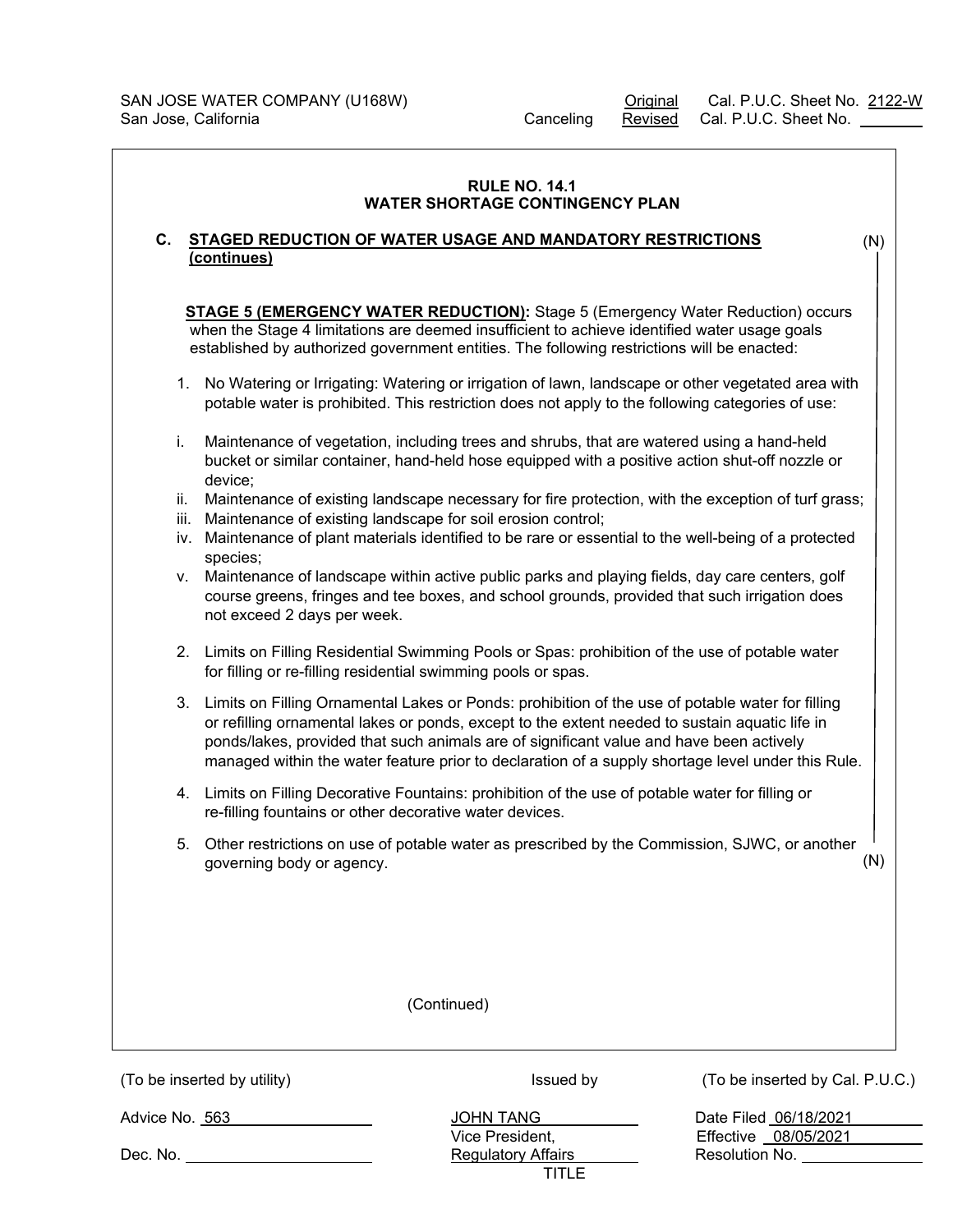SAN JOSE WATER COMPANY (U168W) San Jose, California

 $\ddot{\phantom{0}}$ 

Original Canceling **Revised**  Cal. P.U.C. Sheet No. 1662-W Cal. P.U.C. Sheet No.

| SUPPLEMENT                                                                                                               | <b>RULE NO. 14.1</b>                                                                                                                                                                                                                                                                                                                                                                                                                                                                                                                      | (N) |
|--------------------------------------------------------------------------------------------------------------------------|-------------------------------------------------------------------------------------------------------------------------------------------------------------------------------------------------------------------------------------------------------------------------------------------------------------------------------------------------------------------------------------------------------------------------------------------------------------------------------------------------------------------------------------------|-----|
| D. WATER SHORTAGE CONTINGENCY PLAN WITH STAGED MANDATORY<br><b>REDUCTIONS AND DROUGHT SURCHARGES - SCHEDULE NO. 14.1</b> | <b>WATER SHORTAGE CONTINGENCY PLAN</b>                                                                                                                                                                                                                                                                                                                                                                                                                                                                                                    |     |
| to the Division of Water & Audits.                                                                                       | 1. Upon the declaration of a water shortage emergency by a water wholesaler, government<br>agency or the governing body of a distributor of a public water supply (per Water Code<br>Section 350), SJWC may request addition of a Schedule No. 14.1 Water Shortage<br>Contingency Plan with Stage Mandatory Reductions and Drought Surcharges<br>Surcharges, via a Tier 2 advice letter, with full justification. The utility may not activate<br>Schedule No. 14.1 until it has been authorized to do so by the Commission, as delegated |     |
| stage by the Commission.                                                                                                 | a. A staged Schedule No. 14.1 that has been authorized by the Commission shall<br>remain dormant until triggered by specific conditions detailed in the Schedule No.<br>14.1 tariff and SJWC has requested and received authorization for activating a                                                                                                                                                                                                                                                                                    |     |
|                                                                                                                          | b. Notice of the Tier 2 advice letter and associated public participation hearing if<br>required shall be provided to customers through a bill insert or a direct mailing.                                                                                                                                                                                                                                                                                                                                                                |     |
| California Water Code.                                                                                                   | c. The Utility shall comply with all requirements of Sections 350-358 of the                                                                                                                                                                                                                                                                                                                                                                                                                                                              |     |
| include but not be limited to:                                                                                           | d. The Tier 2 advice letter requesting the addition of a Schedule No. 14.1 shall                                                                                                                                                                                                                                                                                                                                                                                                                                                          |     |
| i.<br>limited to:                                                                                                        | The proposed Schedule No. 14.1 tariff, which shall include but not be                                                                                                                                                                                                                                                                                                                                                                                                                                                                     |     |
| 1. Applicability;                                                                                                        |                                                                                                                                                                                                                                                                                                                                                                                                                                                                                                                                           |     |
| 2. Applicable Territory;                                                                                                 |                                                                                                                                                                                                                                                                                                                                                                                                                                                                                                                                           |     |
|                                                                                                                          | 3. A detailed description of each Stage of Mandatory Water Reductions;                                                                                                                                                                                                                                                                                                                                                                                                                                                                    |     |
| <b>Mandatory Water Reductions:</b>                                                                                       | 4. A detailed description of the Trigger that Activates each Stage of                                                                                                                                                                                                                                                                                                                                                                                                                                                                     |     |
|                                                                                                                          | 5. A detailed description of each water use restriction, prohibition and/or<br>reduction level for each Stage of Mandatory Water Reduction                                                                                                                                                                                                                                                                                                                                                                                                |     |
|                                                                                                                          | 6. Water use violation levels, written warning levels, applicable rate<br>schedules and drought surcharges, and associated penalties,<br>surcharges or fees, if applicable, and any exception procedures                                                                                                                                                                                                                                                                                                                                  |     |
|                                                                                                                          | 7. Conditions for installation of a flow restrictor,                                                                                                                                                                                                                                                                                                                                                                                                                                                                                      |     |
|                                                                                                                          | 8. Charges for removal of flow restrictors, and                                                                                                                                                                                                                                                                                                                                                                                                                                                                                           |     |
| 9. Special Conditions                                                                                                    |                                                                                                                                                                                                                                                                                                                                                                                                                                                                                                                                           |     |
|                                                                                                                          | ii. Justification for, and documentation and calculations in support of the<br>Schedule, including but not limited to each item in B.1.d.i above.                                                                                                                                                                                                                                                                                                                                                                                         | (N) |
|                                                                                                                          | (Contined)                                                                                                                                                                                                                                                                                                                                                                                                                                                                                                                                |     |
| ذبيبتانين ببط اممضموا مرحم مطلبهم                                                                                        |                                                                                                                                                                                                                                                                                                                                                                                                                                                                                                                                           |     |

(To be inserted by utility) **Issued by** (To be inserted by Cal. P.U.C.) Date Filed  $[III] = 920$ Advice No. 472A **PALLE JENSEN** Sr. Vice President, Effective  $\frac{1.136}{1.5}$   $\frac{1.75}{2015}$ Dec. No. \_\_\_ **Regulatory Affairs** Resolution No. **TITLE**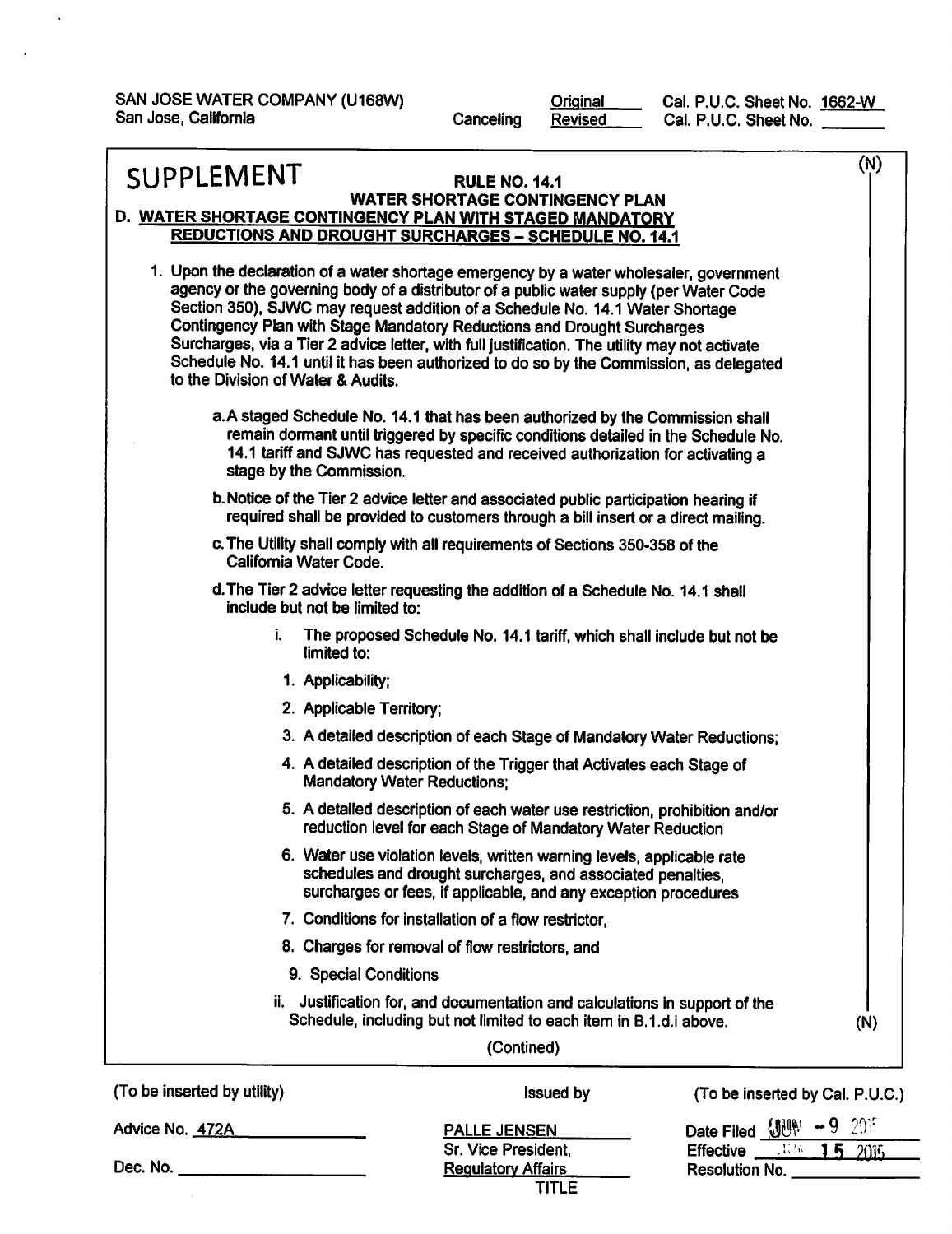$\ddot{\phantom{1}}$ 

 $\ddot{\phantom{a}}$ 

|    |                                                                                                                                                                                                                                                                                                                                                                                                                                                                                                                                                                                                                                             | (N) |
|----|---------------------------------------------------------------------------------------------------------------------------------------------------------------------------------------------------------------------------------------------------------------------------------------------------------------------------------------------------------------------------------------------------------------------------------------------------------------------------------------------------------------------------------------------------------------------------------------------------------------------------------------------|-----|
|    | SUPPLEMENT<br><b>RULE NO. 14.1</b><br><b>WATER SHORTAGE CONTINGENCY PLAN</b>                                                                                                                                                                                                                                                                                                                                                                                                                                                                                                                                                                |     |
|    | D. WATER SHORTAGE CONTINGENCY PLAN WITH STAGED MANDATORY REDUCTIONS<br><b>AND DROUGHT SURCHARGES - SCHEDULE NO. 14.1 (Continued)</b>                                                                                                                                                                                                                                                                                                                                                                                                                                                                                                        |     |
| 2. | Number of Stages requested by each utility/district/water system may vary, depending<br>on local conditions and specifics of the water shortage event.                                                                                                                                                                                                                                                                                                                                                                                                                                                                                      |     |
|    | 3. SJWC may enact a particular stage of Schedule 14.1:                                                                                                                                                                                                                                                                                                                                                                                                                                                                                                                                                                                      |     |
|    | a. If the Commission, wholesale water supplier, or other government agency<br>declares an emergency requiring mandatory water use restrictions, or<br>b. If a government agency declares a state of emergency in response to severe<br>drought conditions, earthquake or other catastrophic event that severely reduces<br>the utility's water supply, or<br>c. If the implementation of mandatory restriction levels set by the Commission,<br>utility, wholesale water supplier, or government agency are insufficient, or<br>d. If the utility is unable to address conservation levels set by itself or governing<br>body or agency, or |     |
|    | e. If the utility chooses to subsequently activate a different stage.                                                                                                                                                                                                                                                                                                                                                                                                                                                                                                                                                                       |     |
|    | 4. When enacting a particular stage of Schedule 14.1, SJWC shall file a Tier 2 advice letter<br>to request activation.                                                                                                                                                                                                                                                                                                                                                                                                                                                                                                                      |     |
|    | 5. The Tier 2 advice letter requesting activation of a Schedule No. 14.1 shall include but<br>not be limited to:                                                                                                                                                                                                                                                                                                                                                                                                                                                                                                                            |     |
|    | Justification for activating this particular stage of reductions, as well as the<br>а.<br>period during which this particular stage of mandatory restrictions and<br>reductions measures will be in effect.                                                                                                                                                                                                                                                                                                                                                                                                                                 |     |
|    | b. When the utility requests activation of a particular Stage, it shall notify its<br>customers as detailed in Section G, below.                                                                                                                                                                                                                                                                                                                                                                                                                                                                                                            |     |
| Е. | <b>ENFORCEMENT OF STAGED MANDATORY WATER REDUCTIONS</b>                                                                                                                                                                                                                                                                                                                                                                                                                                                                                                                                                                                     |     |
|    | 1. The staged reduction of water usage and mandatory restrictions in Section C of this Plan<br>become enforceable through additional tariff rates when the Schedule No. 14.1-Water<br>Shortage Contingency Plan with Staged Mandatory Reductions and Drought Surcharges<br>program is implemented.                                                                                                                                                                                                                                                                                                                                          | (N) |
|    | (Continued)                                                                                                                                                                                                                                                                                                                                                                                                                                                                                                                                                                                                                                 |     |
|    |                                                                                                                                                                                                                                                                                                                                                                                                                                                                                                                                                                                                                                             |     |

(To be inserted by utility)

Advice No. 472A

**Issued by** 

**PALLE JENSEN** Sr. Vice President, **Regulatory Affairs TITLE**  (To be inserted by Cal. P.U.C.)

| Date Filed            |               | $-9.2015$ |
|-----------------------|---------------|-----------|
| Effective             | <u>Viter.</u> |           |
| <b>Resolution No.</b> |               |           |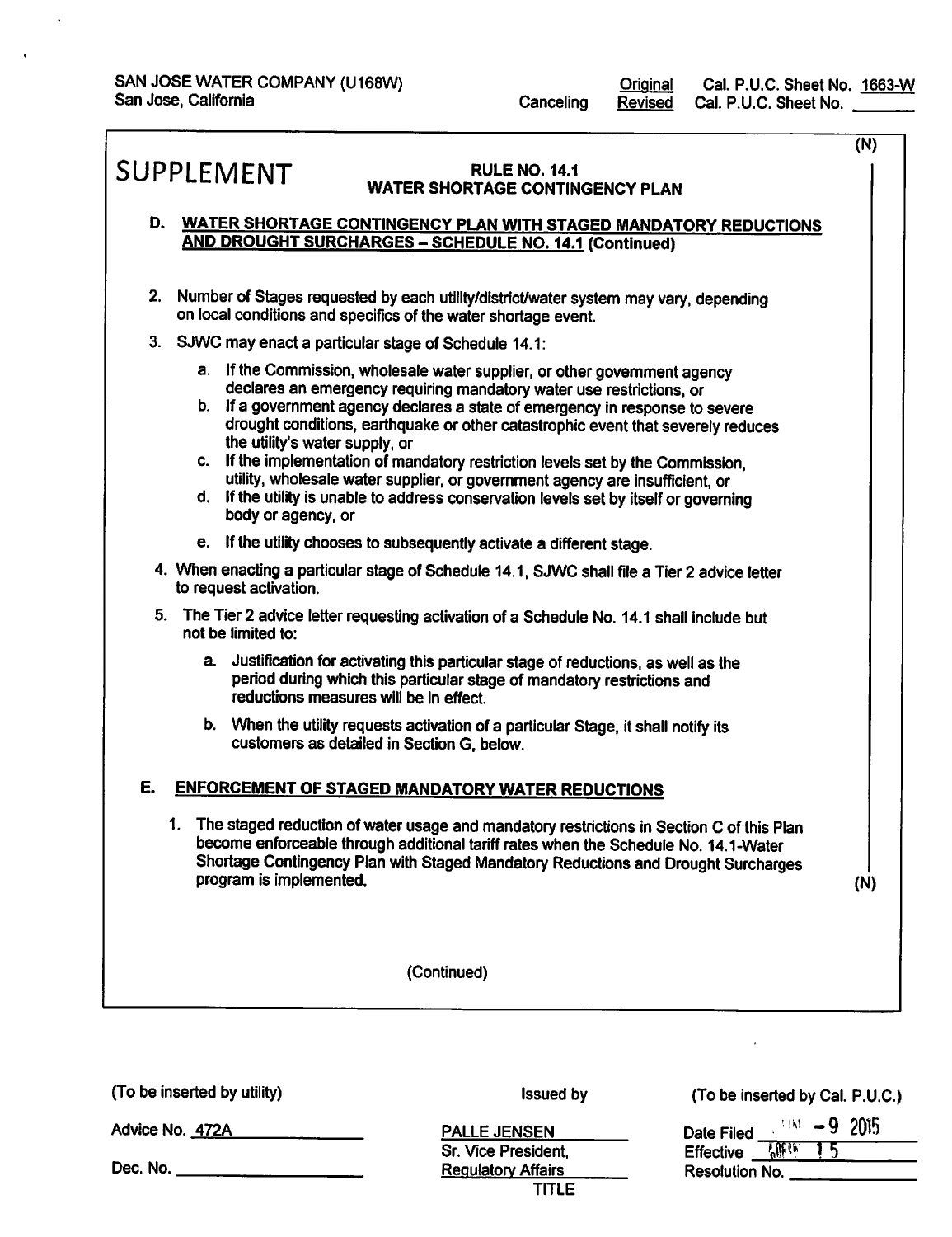**Original**<br>Revised Canceling

Cal. P.U.C. Sheet No. 1664-W<br>Cal. P.U.C. Sheet No.

|                 | <b>SUPPLEMENT</b>                                                                                                                                                                                                                                                                                                                                                                                           | <b>RULE NO. 14.1</b><br><b>WATER SHORTAGE CONTINGENCY PLAN</b>                                                                                                                                                                                                      | (N)<br><b>SLIP/SUB SHEET</b>                                                 |  |  |
|-----------------|-------------------------------------------------------------------------------------------------------------------------------------------------------------------------------------------------------------------------------------------------------------------------------------------------------------------------------------------------------------------------------------------------------------|---------------------------------------------------------------------------------------------------------------------------------------------------------------------------------------------------------------------------------------------------------------------|------------------------------------------------------------------------------|--|--|
|                 |                                                                                                                                                                                                                                                                                                                                                                                                             | E. ENFORCEMENT OF STAGED MANDATORY WATER REDUCTIONS (Continued)                                                                                                                                                                                                     |                                                                              |  |  |
| 2.              |                                                                                                                                                                                                                                                                                                                                                                                                             | The utility may, after one written warning, install a flow-restricting device on the<br>service line of any customer observed by utility personnel to be using water for any<br>non-essential or unauthorized use as defined in Section B and C above.              |                                                                              |  |  |
|                 | 3. A flow restrictor shall be capable of providing the premise with a minimum flow of 5<br>gallons per minute. The restricting device may be removed only by the utility, only<br>after a three-day period has elapsed, and only upon payment of the appropriate<br>removal charge as set forth in Schedule No. 14.1.                                                                                       |                                                                                                                                                                                                                                                                     |                                                                              |  |  |
|                 | 4. After the removal of the restricting device, if any non-essential or unauthorized use of<br>water continues, the utility may install another flow-restricting device without written<br>notice. This device shall remain in place until water supply conditions warrant its<br>removal and until the appropriate charge for removal has been paid to the utility.                                        |                                                                                                                                                                                                                                                                     |                                                                              |  |  |
|                 | water use.                                                                                                                                                                                                                                                                                                                                                                                                  | 5. Any tampering with flow restricting device by customer can result in discontinuation of                                                                                                                                                                          |                                                                              |  |  |
|                 | 6. If, despite installation of such flow-restricting device pursuant to the provisions of the<br>previous enforcement conditions, any such non-essential or unauthorized use of<br>water continues, then the utility may discontinue water service to such customer. In<br>such latter event, a charge as provided in Rule No. 11 shall be paid to the utility as a<br>condition to restoration of service. |                                                                                                                                                                                                                                                                     |                                                                              |  |  |
| F.              | <b>APPEAL PROCEDURE</b>                                                                                                                                                                                                                                                                                                                                                                                     |                                                                                                                                                                                                                                                                     |                                                                              |  |  |
|                 |                                                                                                                                                                                                                                                                                                                                                                                                             | 1. Any customer who seeks a variance from any of the provisions of this water shortage<br>contingency plan shall notify the utility in writing, explaining in detail the reason for<br>such a variation. The utility shall respond to each such request in writing. |                                                                              |  |  |
|                 | Contingency Plan.                                                                                                                                                                                                                                                                                                                                                                                           | Except as set forth in this Section, no person shall have any right or claim in law<br>or in equity, against the utility because of, or as a result of, any matter or thing done<br>or threatened to be done pursuant to the provisions of the Water Shortage       |                                                                              |  |  |
|                 |                                                                                                                                                                                                                                                                                                                                                                                                             | (Continued)                                                                                                                                                                                                                                                         | (N)                                                                          |  |  |
|                 |                                                                                                                                                                                                                                                                                                                                                                                                             |                                                                                                                                                                                                                                                                     |                                                                              |  |  |
|                 |                                                                                                                                                                                                                                                                                                                                                                                                             |                                                                                                                                                                                                                                                                     |                                                                              |  |  |
|                 | (To be inserted by utility)                                                                                                                                                                                                                                                                                                                                                                                 | <b>Issued by</b>                                                                                                                                                                                                                                                    | (To be inserted by Cal. P.U.C.)                                              |  |  |
| Advice No. 472A |                                                                                                                                                                                                                                                                                                                                                                                                             | <b>PALLE JENSEN</b><br>Sr. Vice President,                                                                                                                                                                                                                          | Date Filed $\underline{\mathcal{U}}\mathcal{W} = 9$ 20%<br>2015<br>Effective |  |  |
|                 | Resolution No. ___<br><b>Regulatory Affairs</b><br>Dec. No. ____________________<br><b>TITLE</b>                                                                                                                                                                                                                                                                                                            |                                                                                                                                                                                                                                                                     |                                                                              |  |  |